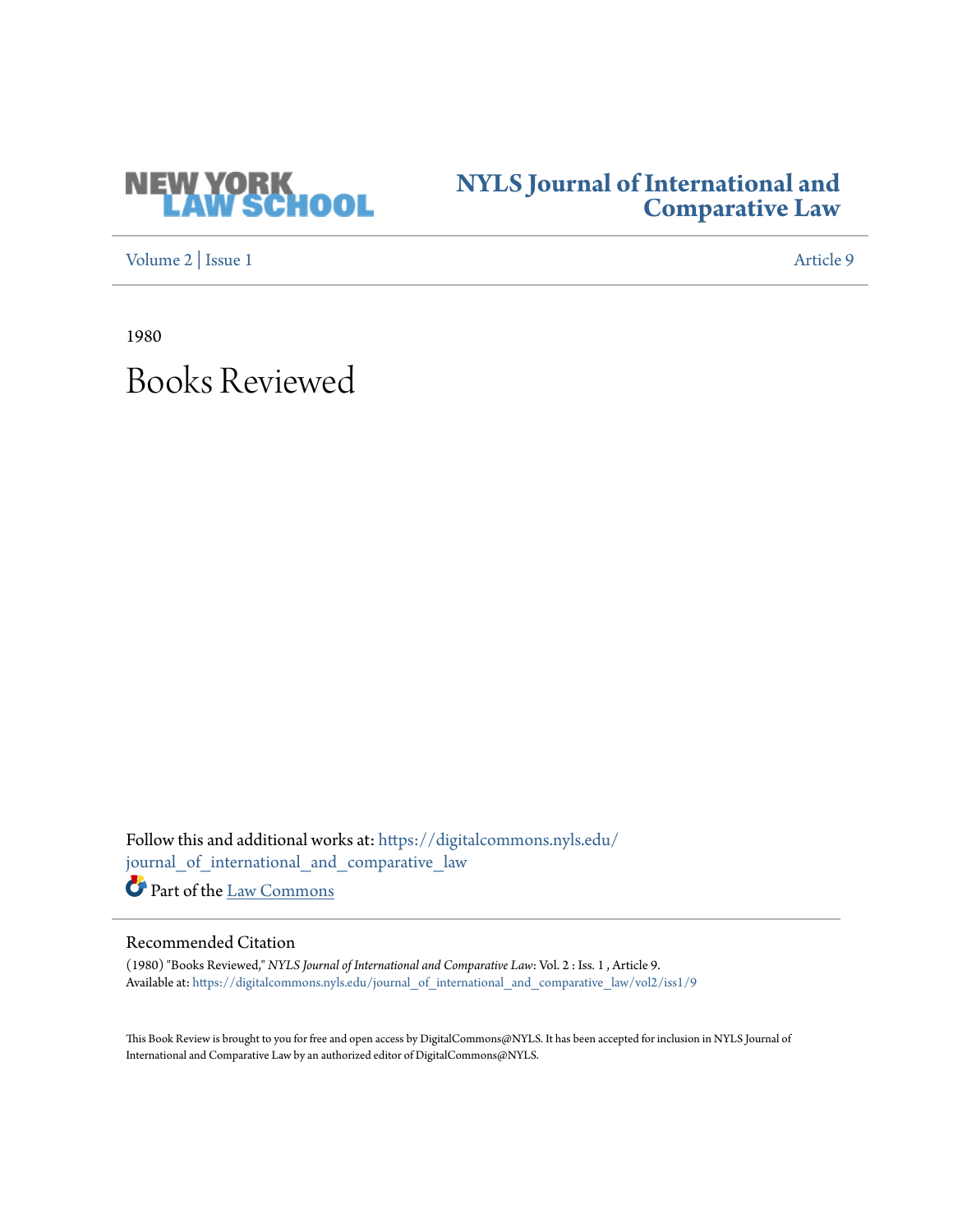## **BOOKS REVIEWED**

Administrative Justice in Norway. Edited by the Royal Ministry of Justice. New York: Columbia University Press, **1980. Pp.** 94. (\$12.)

This book provides a useful introduction to the structure of the judicial system in Norway. Court procedures for both civil and criminal cases are discussed. The topics include pre-litigation conciliation of civil matters, litigation in the trial courts and appellate procedure. A brief history of the development of the Norwegian judicial system is also provided. For the practitioner with an interest in litigation in Norway, this book will serve as a guide for further research.

Conflict Resolution and the Structure of the State System. **By** Gregory A. Raymond. Montclair, **N.J.:** Allanheld, Osmun & Co., **1980. Pp.** 105.

This work is an analysis of arbitrative settlements and their usefulness. As Dr. Raymond so aptly states, the central aims of the book **are** to determine the extent to which specific cultural and structural attributes of the international system are associated with the use of arbitration and the impact of arbitration upon the onset of war. Through the use of empirical data Dr. Raymond conveys the concepts of arbitration, the alternatives facing the parties to the arbitration as well as the arbiter, and the attitudes toward the use of force as a means of resolving conflict.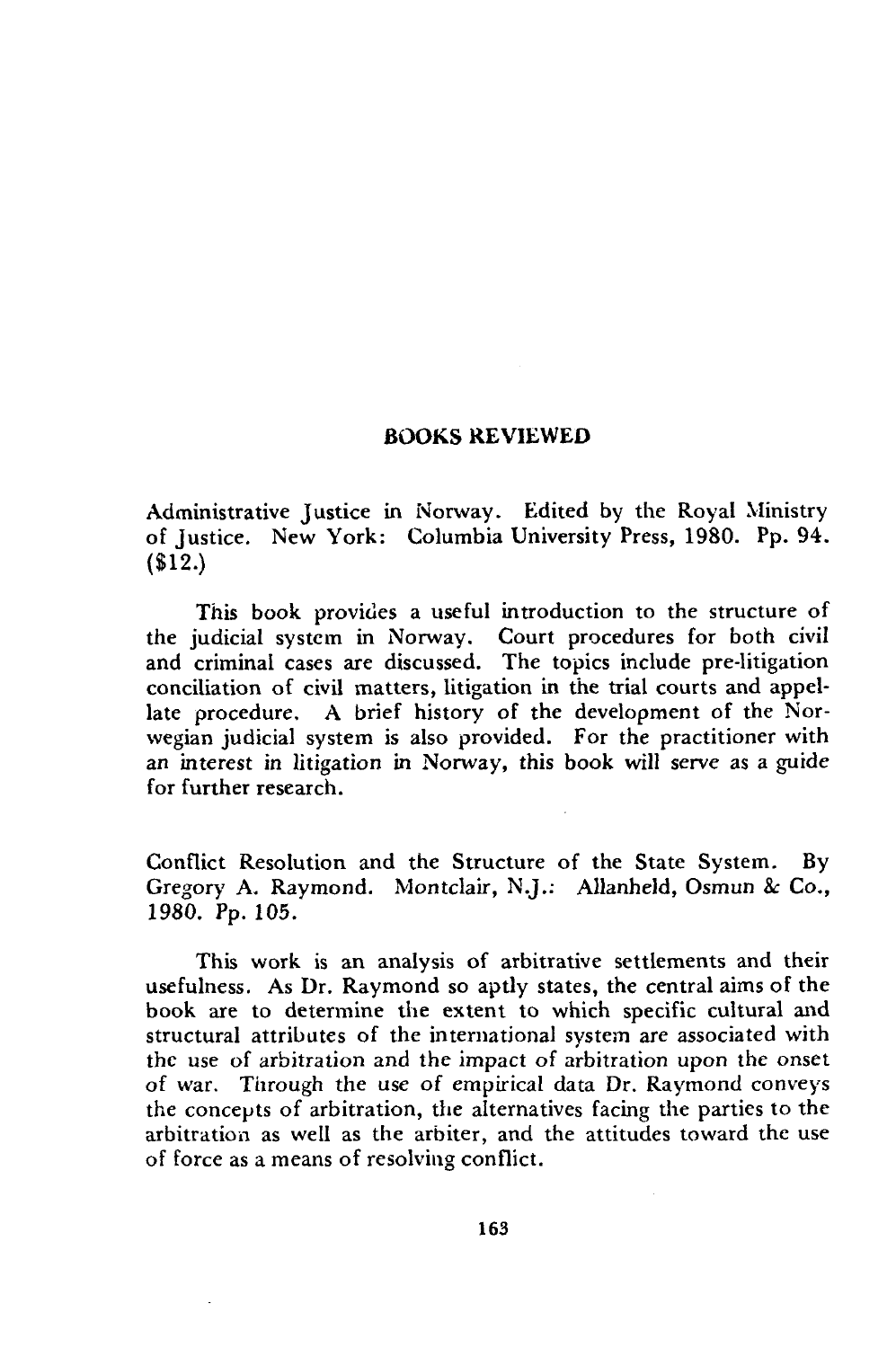Domestic Intelligence: Monitoring Dissent in America. By Richard **E.** Morgan. Austin: University of Texas Press, 1980. Pp. 194.

Recent disclosure of numerous covert activities conducted by the United States government for the purpose of gathering information on political dissidents in America provoked public outrage and acted as a catalyst for reform measures. However, those reforms were seen by some as inadequate and by others as unnecessary. Consequently, the dispute as to the scope and constitutionality of domestic intelligence gathering which arose when some of the intelligence operations were publicly exposed remains unresolved. Mr. Morgan discusses this debate in depth in *Domestic Intelligence,* and proposes a course of reform that seeks concurrently to maximize freedom of political expression and minimize threats to order and security in American society.

Morgan highlights the historical development of the domestic intelligence-gathering process beginning with John Adams' activities while President against Thomas jefferson and other perceived French Jacobin sympathizers. He notes the evolution from intermittent use of domestic intelligence in response to a particular crisis to highly sophisticated, continuous use **by** a government agency created for the express purpose of intelligence gathering. Morgan discusses the constitutional claims of those who want additional, highly restrictive reform measures and those who feel any restrictions on the government in this area would be detrimental to society. lie analyzes these claims and compares them with his perceived defects in U.S. domestic intelligence gathering. Morgan, finally, presents a set of guidelines for future reform of such operations and points out the dangers inherent in either extremist position.

Mr. Morgan clearly defines the problem, places it in historical context and presents alternative solutions. He cites supportive authority extensively throughout the book, which gives credibility to his moderate balance approach in the enactment of a legislative charter as the solution to problems of domestic intelligence gathering.

The Politics of International Fisheries Management: The Case of the Northeast Atlantic. By Arild Underdal. New York: Columbia University Press, 1981. Pp. 239. (\$20)

This is a study of the attempt to manage the northeast Atlantic fisheries zone through the application of the Northeast Atlantic